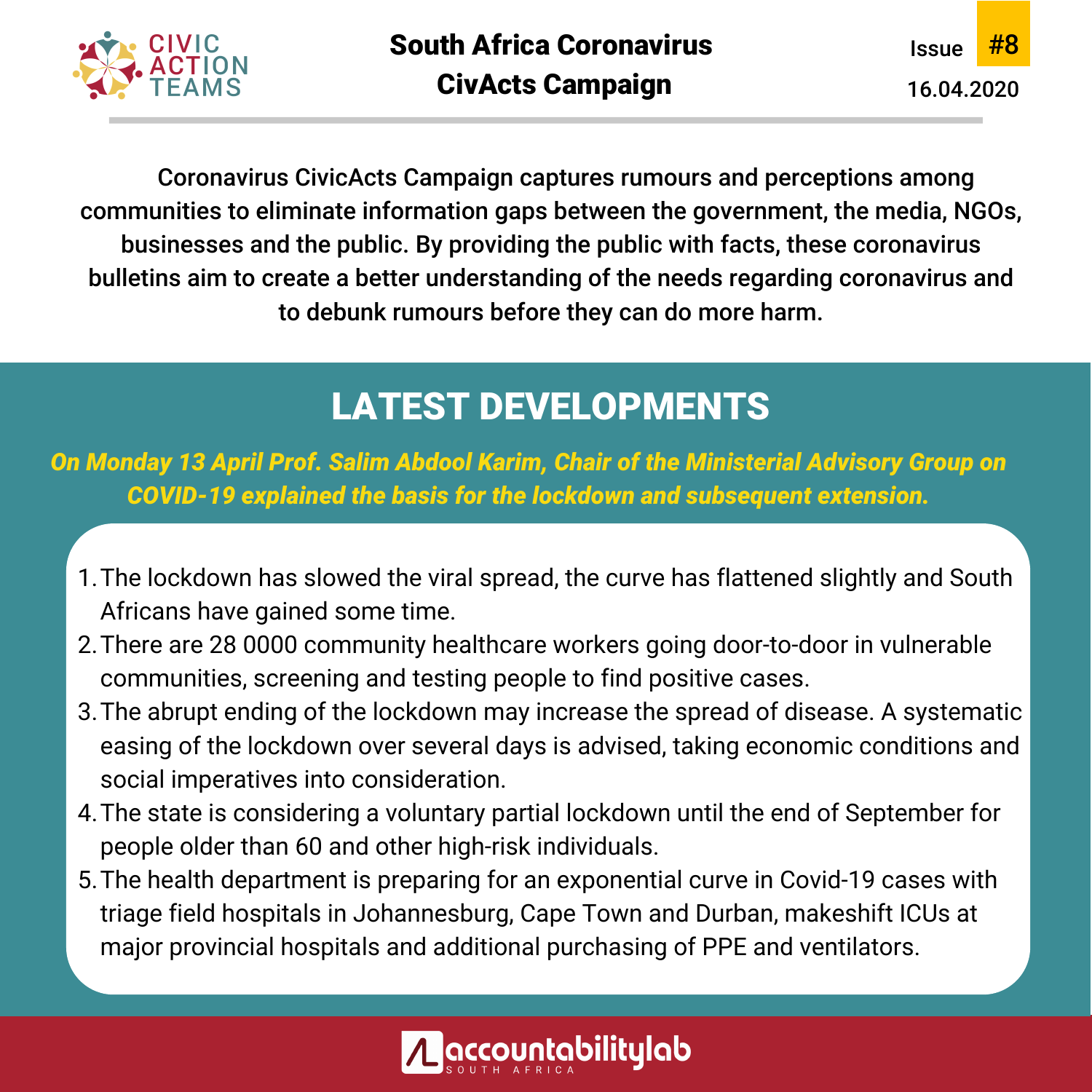# Rumours **Facts**



# Will all COVID-19 patients need ventilators?

No. Most COVID-19 patients will not need hospitalisation. Estimates are 15 % of COVID-19 patients will have a severe form of the disease that needs some kind of oxygen therapy and 5% will be critically ill, requiring mechanical ventilation.

 $\begin{bmatrix} 0 & 0 \\ 0 & 0 \end{bmatrix}$  $\begin{bmatrix} 1 & 0 & 0 \\ 0 & 1 & 0 \\ 0 & 0 & 0 \end{bmatrix}$  $l$ less than  $l$ Does South Africa have less than 1000 ventilators?

1000

No. It is unclear how many ventilators South Africa has. Estimates state that they are approximately 6000 in both the public and private sector. Both the public and private sector are working to meet the anticipated need.

Engineering News, SpotlightNSP

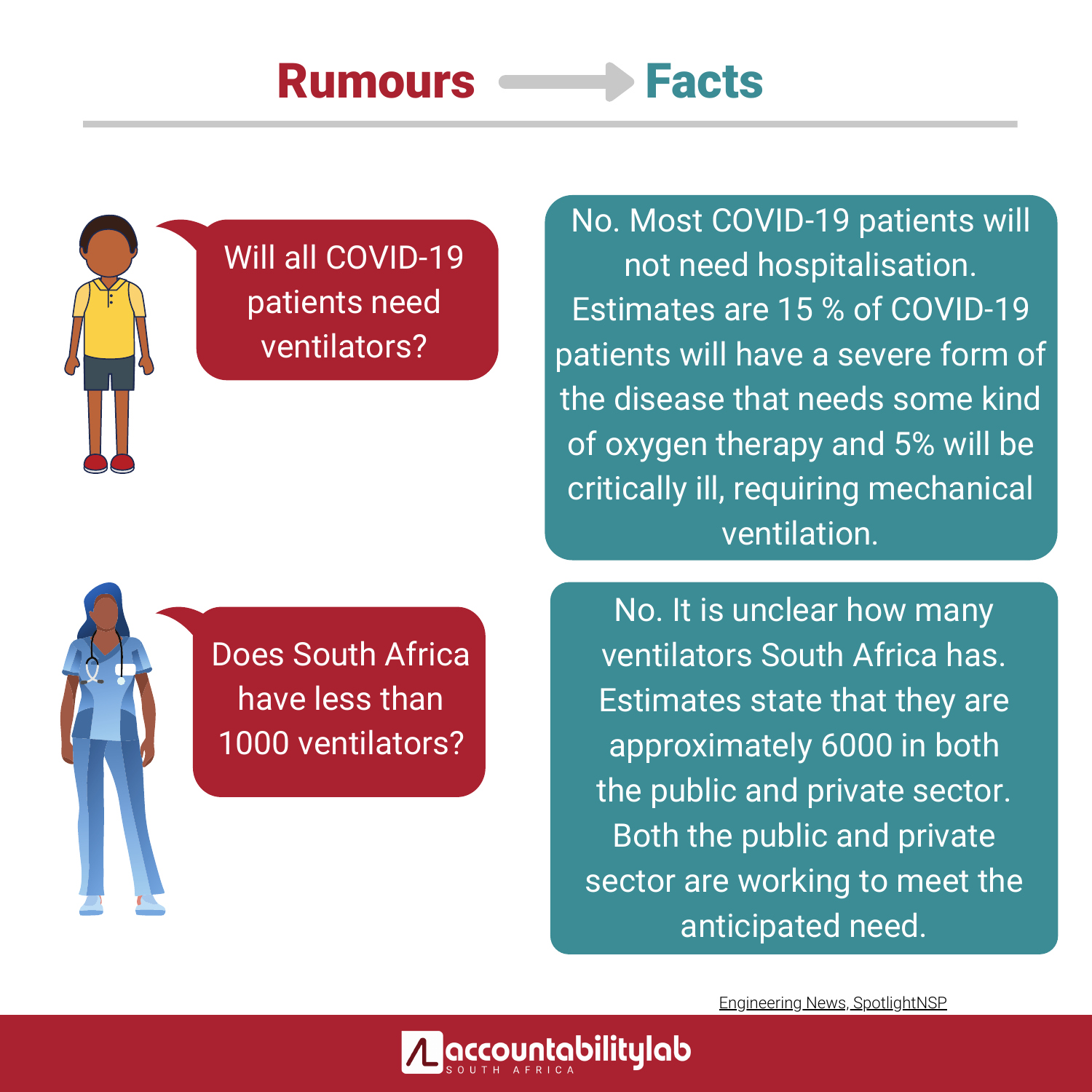The lockdown has been important to delay the exponential growth of COVID-19 cases and therefore give the government a chance to build capacity in the health sector. A priority area for spending has been on increasing the number of ventilators available.

## How has government partnered up to meet this need?

South Africa's National Ventilator Project (NVP), a partnership between government and business are planning on producing 10, 000 ventilators by the end of June. NVP will do this in a South African factory, using parts and material that are already available or manufactured locally. Arms manufacturer Denel, appliance group, Defy, and other companies plan to help with this.

Who has been mandated to manage the national effort for respiratory ventilators?

The South African Radio Astronomy Observatory (SARAO) will manage the NVP and procedure required for the local design, development, production and procurement of respiratory ventilators.

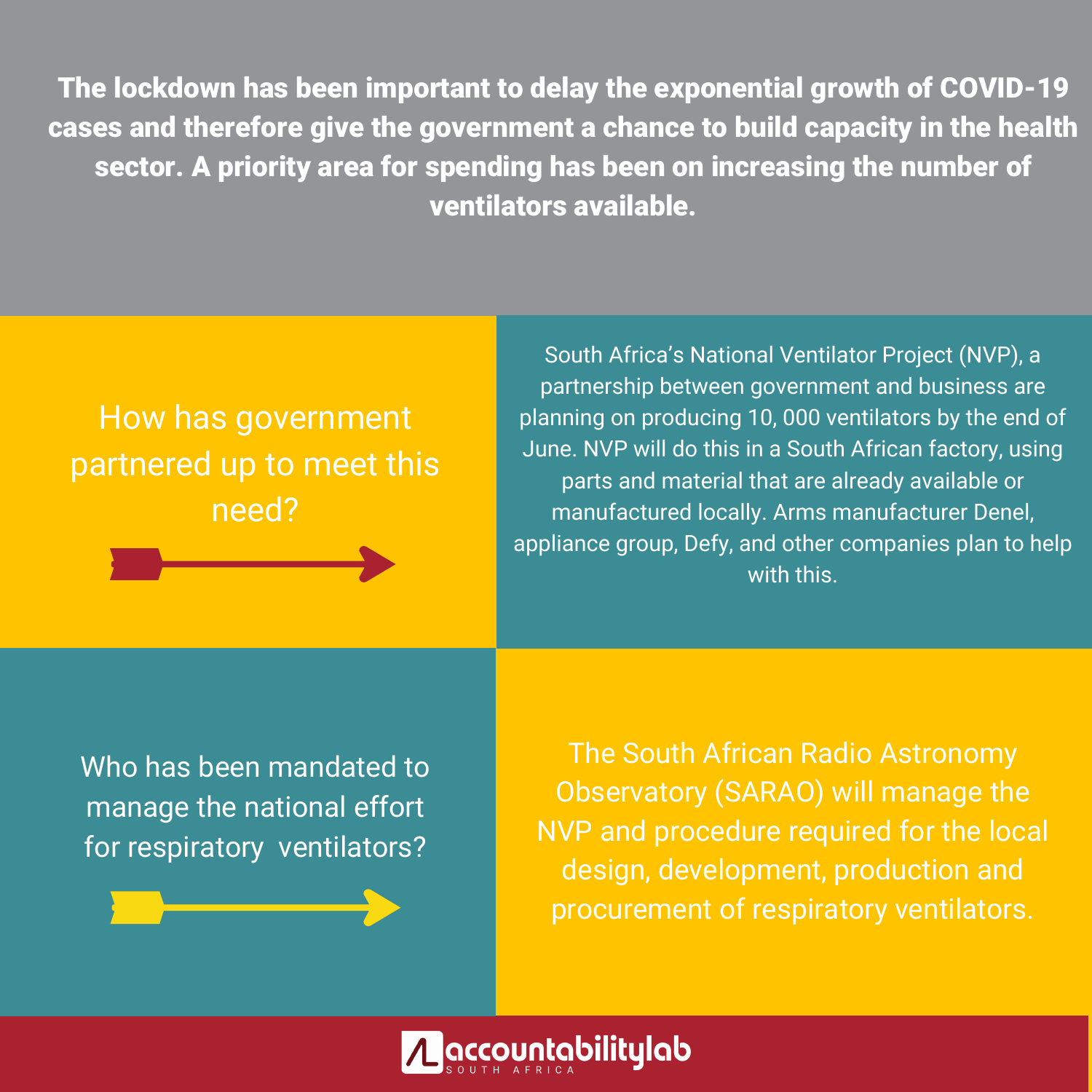# Following the Lockdown Promises

Last week, we introduced 7 key statements that President Cyril Ramaphosa made on April 9. We'll be tracking these promises over the next few weeks as the government ramps up its response to the Covid-19 epidemic.

Today, we're looking at number 5, which focuses on economic impact. "The provision of food parcels has been expanded and spaza shops have received financial support."

Early indications are that the provision of food parcels is being coordinated by the Department of SA Social Security Agency. Communities in need in the Eastern Cape, Western Cape and North West received food parcels during the past few days. Nationally, families in distress are being asked to call 0800 60 10 11 or email grantenquiries@sassa.gov.za. In terms of assistance to spaza shops, Small Business Development Minister Khumbudzo Ntshavheni has said that R500 million has so far been allocated to the sector. Shop owners can apply for relief from the Spaza Shops Support scheme. More info can be found here https://smmesa.gov.za/

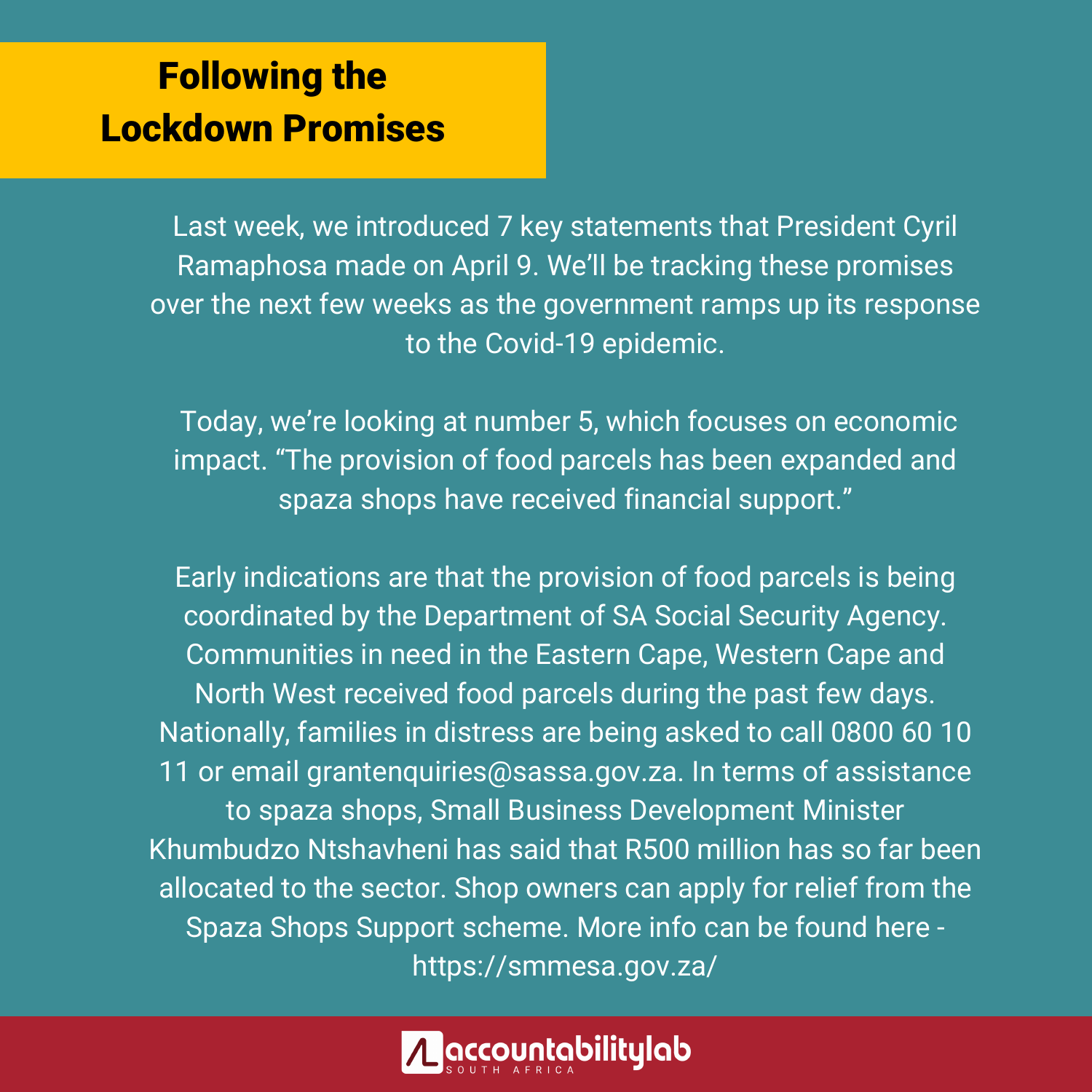### Designated Hospitals

#### **Gauteng**

**Charlotte Maxeke Hospital, Parktown Steve Biko Hospital, Pretoria** Tembisa Hospital, Tembisa

**KwaZulu-Natal Greys Hospital, Pietermaritzburg** 

**Limpopo** Polokwane Hospital, Polokwane

**Mpumalanga** Rob Ferreira Hospital, Nelspruit **Northern Cape Kimberley Hospital, Kimberley** 

**North West Klerksdorp Hospital, Klerksdorp** 

**Eastern Cape** Livingstone Hospital, Port Elizabeth

**Free State** Pelonomi Hospital, Bloemfontein

**Western Cape Tygerberg Hospital, Cape Town** 

### Useful Numbers

- GBV Command Centre: 0800 428 428 / \*120\*7867#
- Persons with disabilities, SMS 'help' to 31531
- Women Abuse Helpline: 0800 150 150
- Child line: 0800 055 555SAPS
- Crime Stop: 0860 10111 / SMS Crime Line: 32211
- National AIDS Helpline: 0800 012 322
- Suicide Helpline: 0800 567 567
- National Department of Health: jhhttps://www.health.gov.za
- National Institute of Communicable Diseases: https://www.nicd.ac.za
- Coronavirus Hotline: 0800 029 999
- No data no problem: https://coronavirus.datafree.co